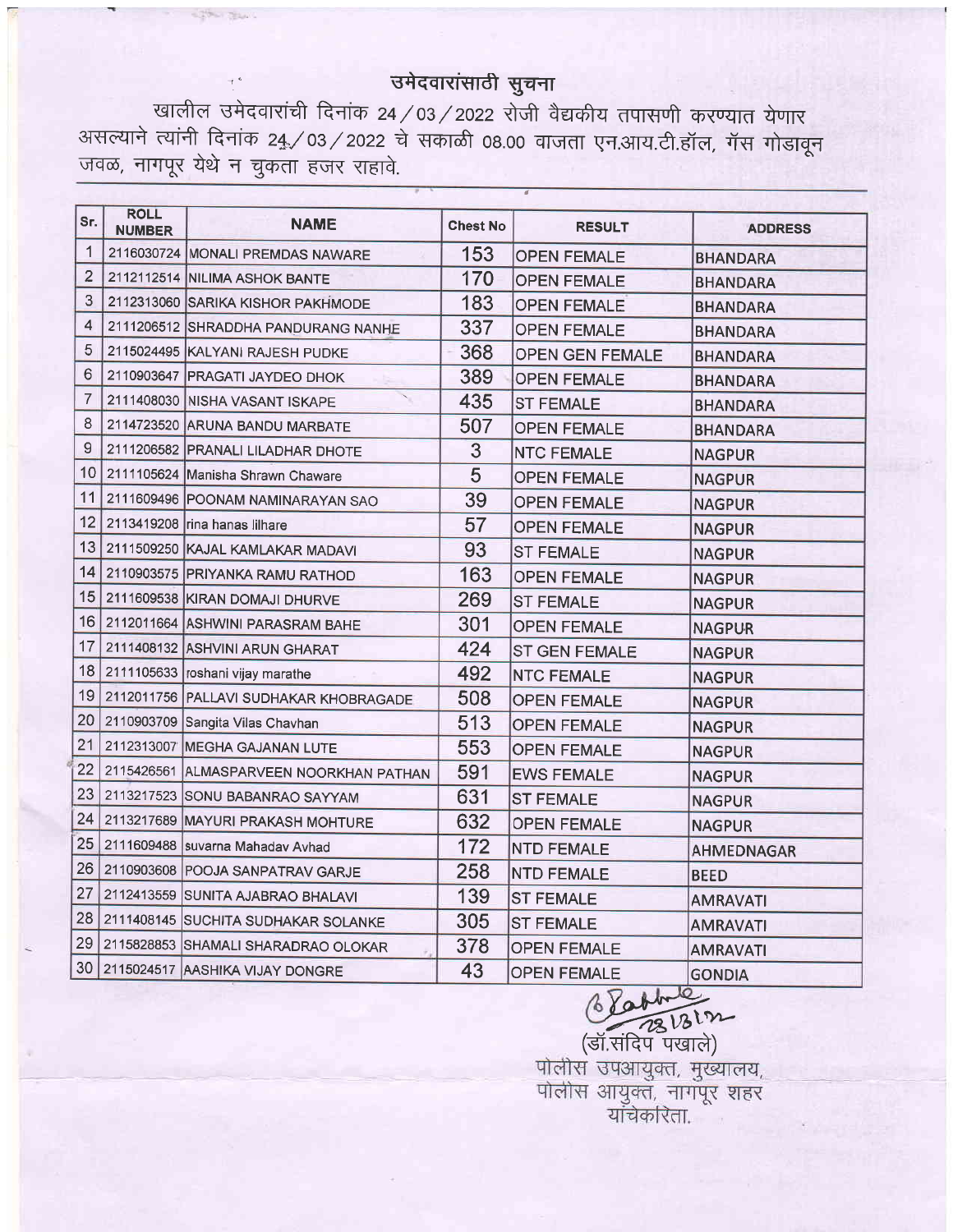## उमेदवारांसाठी सुचना

खालील उमेदवारांची दिनांक 25/03/2022 रोजी वैद्यकीय तपासणी करण्यात येणार<br>असल्याने त्यांनी दिनांक 25/03/2022 चे सकाळी 08.00 वाजता एन.आय.टी.हॉल, गॅस गोडावून जवळ, नागपूर येथे न चुकता हजर राहावे.

| Sr.             | <b>ROLL</b><br><b>NUMBER</b> | <b>NAME</b>                                    | <b>Chest No</b> | <b>RESULT</b>                  | <b>ADDRESS</b>    |
|-----------------|------------------------------|------------------------------------------------|-----------------|--------------------------------|-------------------|
| 1               |                              | 2111206567 SIMA BHIMRAO JADHAO                 | 463             | <b>VJA FEMALE</b>              | <b>AKOLA</b>      |
| $\overline{2}$  |                              | 2111910745 POOJA SHAMRAO TELANG                | 526             | <b>EWS FEMALE</b>              | <b>AKOLA</b>      |
| 3               |                              | 2112112469 YOGITA SANDEEP BHUME                | 25              | <b>EWS FEMALE</b>              | <b>AURANGABAD</b> |
| 4               |                              | 2111609547 sayali subhash pawar                | 214             | <b>OPEN FEMALE</b>             | <b>AURANGABAD</b> |
| 5               |                              | 2110803066 Diksha Ajay Bhardwaj                | 569             | <b>NTC FEMALE</b>              | <b>AURANGABAD</b> |
| 6               |                              | 2112413583 ANITA PURUSHOTTAM GADADE            | 11              | <b>NTC FEMALE</b>              | <b>BEED</b>       |
| 7               |                              | 2115426511 RUPALI DATTATRAY SOLE               | 17              | <b>EWS FEMALE</b>              | <b>BEED</b>       |
| 8               |                              | 2115325376 savita vishnu gholve                | 458             | <b>NTD FEMALE</b>              | <b>BEED</b>       |
| 9               |                              | 2110702604 ASHWINI BAPU POMAN                  | 282             | <b>EWS FEMALE</b>              | <b>BEED</b>       |
| 10 <sup>°</sup> |                              | 2110903652 PUJA UDDHAV MUNDHE                  | 406             | <b>OPEN FEMALE</b>             | <b>BULDHANA</b>   |
| 11              |                              | 2115426515 PUJA KAWADU PANGUR                  | 47              | <b>OPEN FEMALE</b>             | <b>CHANDRAPUR</b> |
| 12              |                              | 2111609501 ARTI GANGADHAR LINGALWAR            | 118             | <b>SBC FEMALE</b>              | <b>CHANDRAPUR</b> |
| 13              |                              | 2111810466 SUSHMA SHANKAR NAROTE               | 123             | <b>OPEN FEMALE</b>             | <b>CHANDRAPUR</b> |
| 14              |                              | 2112313015 YAMINA VIKAS MOHURLE                | 136             | <b>OPEN FEMALE</b>             | <b>CHANDRAPUR</b> |
| 15              |                              | 2111509260 SHEELA RAVINDRA JADHAV              | 148             | <b>VJA FEMALE</b>              | <b>CHANDRAPUR</b> |
| 16              |                              | 2111910728 PRAGATI PATRUJI NAWGHADE            | 212             | <b>OPEN FEMALE</b>             | <b>CHANDRAPUR</b> |
| 17              |                              | 2113116395 SONAL VINOD BHENDARE                | 249             | <b>OPEN FEMALE</b>             | <b>CHANDRAPUR</b> |
| 18              |                              | 2111710116 SAKSHI PRAMOD KUNTAWAR              | 325             | <b>OPEN FEMALE</b>             | <b>CHANDRAPUR</b> |
| 19              |                              | 2111206561 SHRADDHA BHASKAR PIMPALKAR          | 415             | <b>OPEN GEN FEMACHANDRAPUR</b> |                   |
| 20              |                              | 2112514107 sanjivani bandu kulmethe            | 420             | <b>OPEN FEMALE</b>             | <b>CHANDRAPUR</b> |
| 21              |                              | 2110903679 DIKSHA BHARAT KHADSANG              | 437             | <b>OPEN FEMALE</b>             | <b>CHANDRAPUR</b> |
| 22              |                              | 2111408063 SNEHA BHASKAR PIMPALKAR             | 497             | <b>OPEN FEMALE</b>             | <b>CHANDRAPUR</b> |
| 23              |                              | 2110401232 KARISHMA GANESH ANDHE               | 388             | <b>OPEN FEMALE</b>             | <b>GADCHIROLI</b> |
| 24              |                              | 2114021743 SAVITRI DHANANJAY NAWGHARE          | 560             | <b>OPEN FEMALE</b>             | <b>GADCHIROLI</b> |
| 25              |                              | 2110903765 PRITI PRALHAD MESHRAM               | 68              | <b>OPEN FEMALE</b>             | <b>GONDIA</b>     |
| 26              |                              | 2115325250 SHILA SADASHIV LAMKASE              | 248             | <b>ST FEMALE</b>               | <b>GONDIA</b>     |
| 27              |                              | 2111206501 MAYURI RAMDAS BAGADE                | 289             | <b>OPEN FEMALE</b>             | <b>GONDIA</b>     |
| 28              |                              | 2113419252 PALLAVI DHRUVRAJ RAHANGDALE         | 296             | <b>OPEN FEMALE</b>             | <b>GONDIA</b>     |
| 29              |                              | 2112715169 SANDHYA SUNIL PARIHAR               | 538             | <b>EWS FEMALE</b>              | <b>GONDIA</b>     |
| 30              |                              | 2111105593 NISHA VASANT JADHAV                 | 522             | <b>VJA FEMALE</b>              | <b>HINGOLI</b>    |
| 31              |                              | 2113217554 KUSHIVARTA BALABHAU KAKDE           | 169             | <b>EWS FEMALE</b>              | <b>JALNA</b>      |
| 32              |                              | 2112715117 MANDAKINI DAYANAND KENDRE           | 19              | <b>OPEN FEMALE</b>             | <b>LATUR</b>      |
| 33              |                              | 2111105653 UMA DNYANOBA NAROTE                 | 82              | <b>NTC FEMALE</b>              | <b>NANDED</b>     |
| 34              |                              | 2111509273 JYOTI VITTHAL GAWATE                | 119             | <b>OPEN FEMALE</b>             | <b>NANDED</b>     |
|                 |                              | 35   2111005274   Dnyaneshwari Nagorao Bhorgir | 195             | <b>NTC FEMALE</b>              | <b>NANDED</b>     |